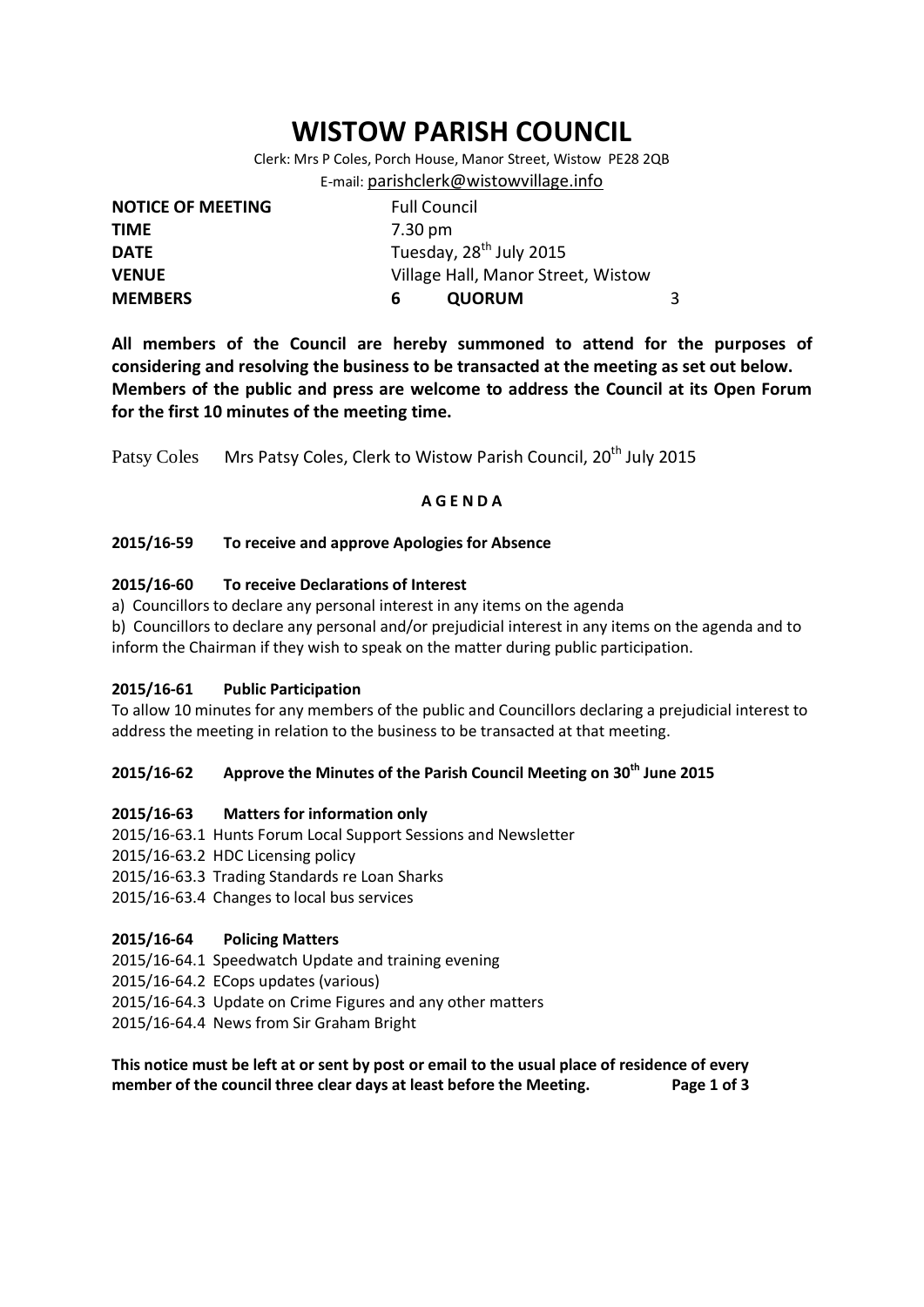#### Page 2

**2015/16-65 To receive reports from County and District – Mr M Tew, Mr P Bucknell and Mrs A Curtis**

**2015/16-66 Finance** a) to approve the Financial Statement and Cashflow for 2015/16 - April b) to approve payment of outstanding amounts Clerk's salary July 2015 £198.10 (23 hours at £8.613) Clerk's expenses July 2015 £11.08 (£1.08 post, £10 comp) CGM grass cutting June 2015 £840.00 Income from County for grass cutting £474.33

#### **2015/16-67 Correspondence**

2015/16-67.1 Invitation to Clerk and Chairman to attend licensing of new Rector on 7<sup>th</sup> September.

#### **2015/16-68 To consider any Planning Applications received**

2015/16-68.1 None received

#### **2015/16-69 Highways Report/Traffic Matters**

- 2015/16-69.1 MVAS purchase update on options available
- 2015/16-69.2 Any other outstanding issues- hedges at T junction at Toll
- 2015/16-69.3 Local Projects open days being held in advance of deadline of  $2^{nd}$  November to submit applications for funding.

#### **2015/16-70 Maintenance Issues**

2015/16-70.1 Playground – any outstanding matters – hedge trim?

- 2015/16-70.2 Playground rota/risk assessment forms Mr MacInnes June,Mr Leigh July
- 2015/16-70.3 CGM asked to strim perimeter of playground and around lime trees on Mill Road

2015/16-70.4 Any streetlight issues – part night lighting being introduced but not in Wistow.

#### **2015/16-71 Administration Issues**

2015/16-71.1 Reduced number of meetings

2015/16-71.2 Progress of recovery of tax from Douglas Tonks

2015/16-71.3 Feed back from Ward Forum

2015/16-71.4 Came & Co announce joining Stackhouse Poland group and their local representative has asked to meet with us to discuss our renewal.

2015/16-71.5 Transparency code update, we need to publish details from our annual return.

2015/16-71-6 Information sent to Chair regarding pension provision for employees.

# **2015/16-72 Working Parties Feedback and Updates**

| a-Litter | Mr MacInnes    |                                                   |
|----------|----------------|---------------------------------------------------|
|          | b- Countryside | Mr Gregory request for copy of the definitive map |
|          |                |                                                   |

has gone to County, they have given information on details held on the website.

c- Village Hall Mr MacInnes/Mr Carter Update on Village Hall matters

Flyer for village hall options

**This notice must be left at or sent by post or email to the usual place of residence of every member of the council three clear days at least before the Meeting. Page 2 of** 3